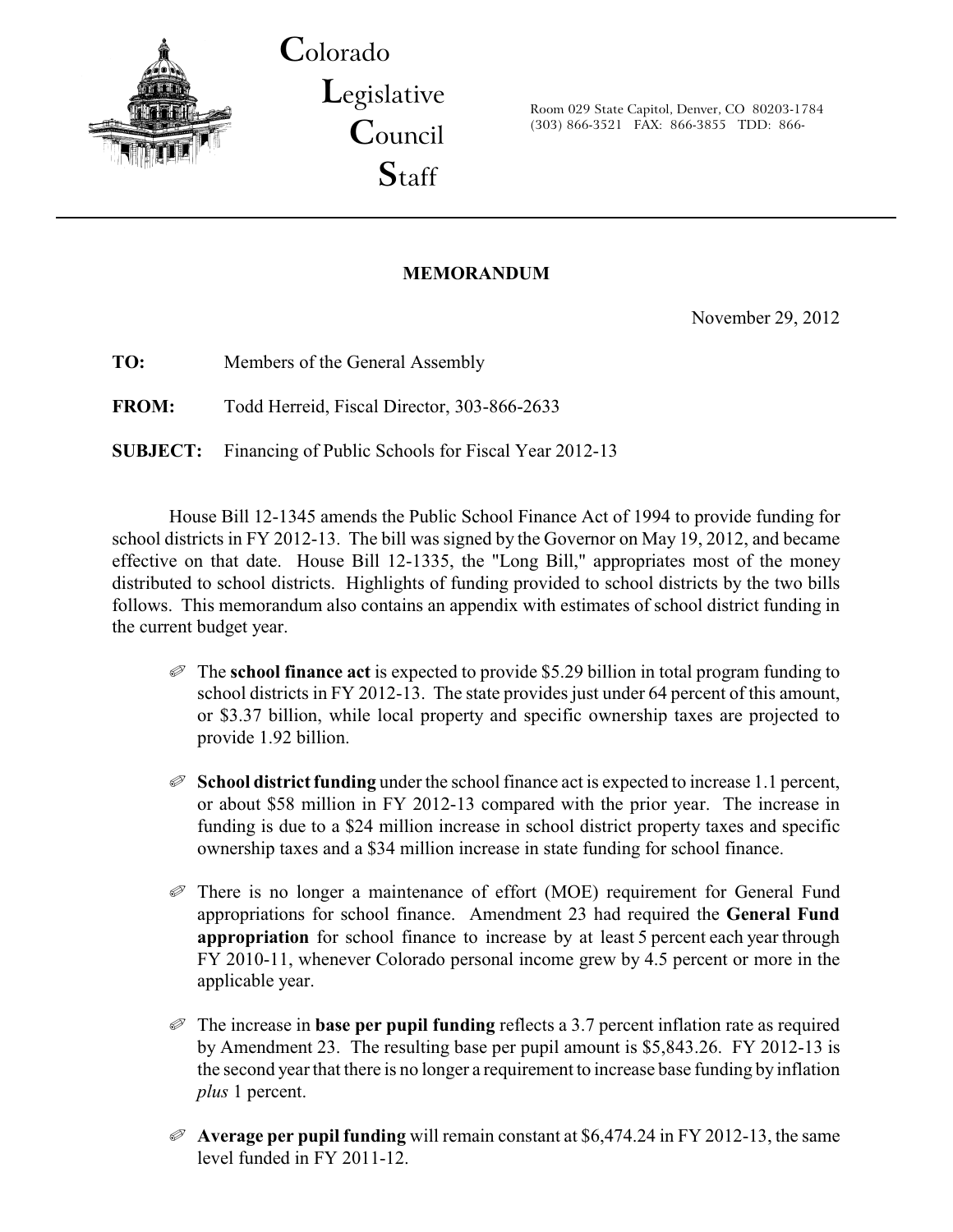$\mathcal O$  House Bill 12-1338 required that \$59 million of the General Fund surplus in FY 2011-12 be transferred to the State Education Fund. It also specified that all of the General Fund surplus in FY 2012-13 be transferred to the State Education Fund. The transfer of \$59 million to the State Education Fund will occur this fall when the comprehensive annual financial report for the state is published. A projected General Fund surplus of \$678.5 million is to be transferred to the State Education Fund at the end of FY 2012-13. The various funds used to pay for school finance are described in more detail on page 3.

### **FUNDING FOR DISTRICTS UNDER THE SCHOOL FINANCE ACT**

The Public School Finance Act of 1994 is the mechanism through which school districts receive state aid and property taxes for operating purposes. In FY 2012-13, the act is expected to provide \$5.29 billion to school districts. The state currently provides about 64 percent of this amount while local sources provide 36 percent. Figure 1 presents the relative shares for state and local funding under HB 12-1345.



Because of the state's budget difficulties during the most recent economic recession, the school finance act now includes a negative factor, which sets a targeted level of state aid that meets budget balancing objectives for the General Fund and the State Education Fund. The negative factor is a percentage cut in each school district's total program funding that is determined annually by the General Assembly. The negative factor reduces the amount of state aid received by a district.

Based on the General Assembly's targeted funding reduction of \$1.0 billion in FY 2012-13, the percentage cut was 16.11 percent for each school district's total program funding. Without the negative factor, school finance funding would have been about \$6.3 billion. However, eight school districts with limited state aid are unable to implement the full 16.11 percent reduction. For example, the Meeker School District in Rio Blanco County is expected to receive just 0.01 percent of its total funding in state aid, or \$563, before the application of the negative factor. The negative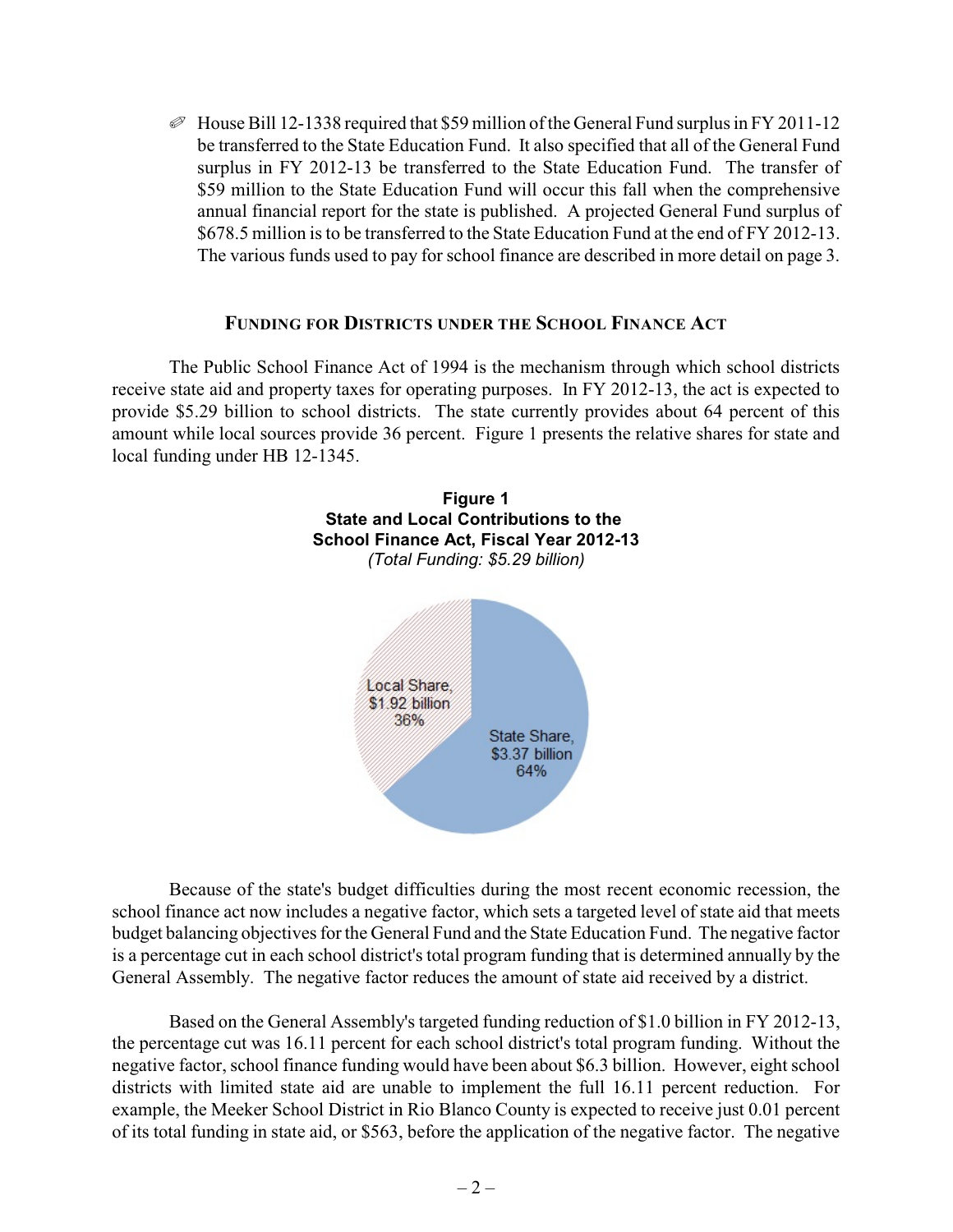factor reduces Meeker's state aid bythis amount, but it is less than the 16.11 percent cut implemented by most other districts. These low aid districts are described in more detail on page 5.

Figure 2 illustrates the level of total program funding for school districts over the last few years and the size of the negative factor. In the figure, there are two ways to view the outcome of the negative factor:

• the funding gap in any specific year shows the difference between total program funding before and after the imposition of the negative factor; and

**Figure 2**

• the year-over-year change in actual total program funding.



As illustrated above, total program funding was cut just over \$1.0 billion in FY 2012-13, compared with the level of funding without the negative factor in that year. However, on a year-over-year basis, there was an increase in school district funding of about \$58 million in FY 2012-13 compared with the prior year. Although the application of the negative factor will apply to school finance funding in subsequent years, it is unknown because the school finance bill did not specify either the targeted amount of school finance funding or the percentage reduction for the negative factor. School finance funding requirements without the negative factor are currently estimated at about \$6.5 billion in FY 2013-14.

*State aid for schools is primarily paid from the state General Fund.* The General Assembly appropriates money for school finance from three funds: the General Fund, the State Education Fund, and the State Public School Fund. The General Fund is the primary source of revenue for state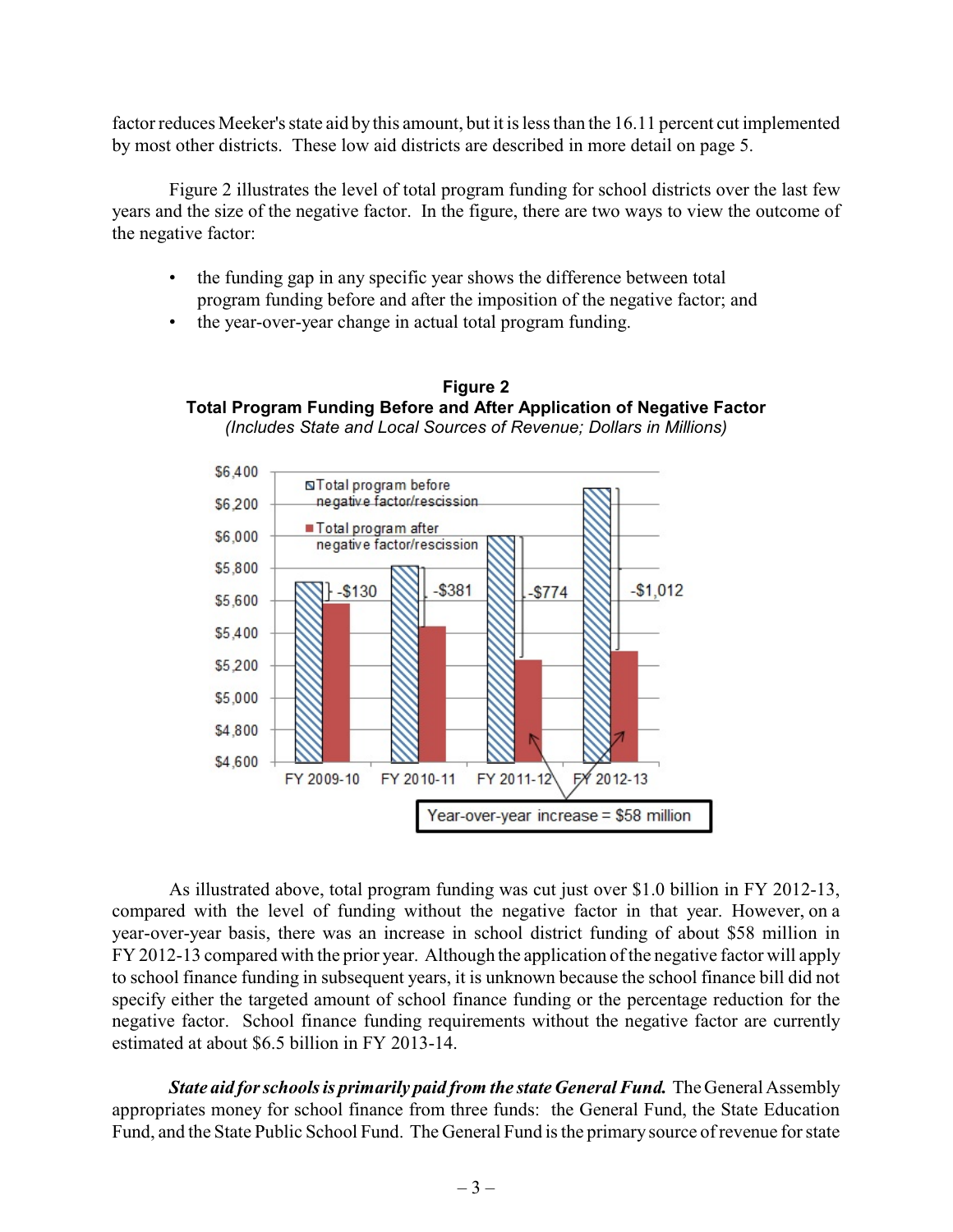aid to schools, accounting for 85 percent of the \$3.37 billion in state aid in FY 2012-13. The State Education Fund provides the next largest share at 9 percent, while the State Public School Fund contributes the remaining 6 percent. The State Education Fund was created by Amendment 23, and receives a portion of state income taxes. Money in the fund can only be spent for certain educational purposes specified in the State Constitution. The State Public School Fund consists of moneyearned on state school lands, interest earned by the Public School Fund, and federal mineral leasing revenues that are dedicated by state law for public education. Figure 3 illustrates the relative contributions from the three funds.



#### **Base Per Pupil Funding Is Increased by Inflation**

Amendment 23 requires the General Assembly to increase the statewide base per pupil funding amount by at least inflation for FY 2012-13. House Bill 12-1345 implements that requirement. Inflation for calender year 2011 was 3.7 percent, and House Bill 12-1345 increased the statewide base by 3.7 percent, from \$5,634.77 in FY 2011-12 to \$5,843.26 in FY 2012-13. The statewide base is the dollar amount from which each school district's funding is primarily derived by applying its size, cost-of-living, and personnel costs factors to determine per pupil funding.

An increase in the statewide base also triggers school district funding changes for online per pupil funding and Accelerating Students through Concurrent Enrollment (ASCENT) per pupil funding.

• Online and ASCENT per pupil funding is the amount provided to districts for students enrolled in those respective programs. Before application of the negative factor, it increases each year by the same percentage increase as the statewide base. The increase in the statewide base of 3.7 percent increases online and ASCENT per pupil funding from \$6,795 in the current budget year to \$7,046 in FY 2012-13, before application of the negative factor. After application of the negative factor, online and ASCENT per pupil funding was reduced to \$5,911 in FY 2012-13.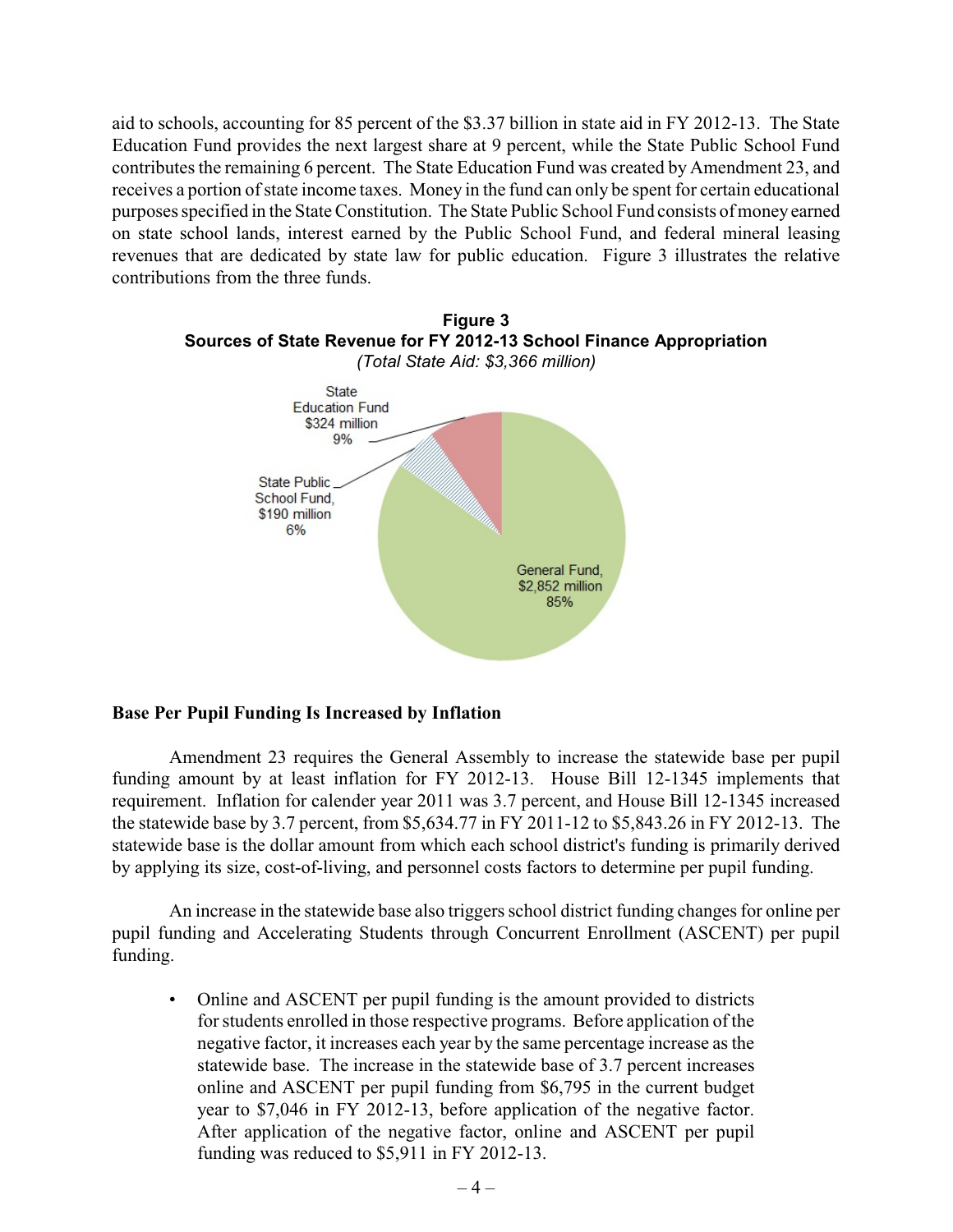#### **LOW STATE AID DISTRICTS**

Table 1 illustrates the eight school districts in the state that receive less than 16.11 percent of total program funding from state aid. As a result, they do not receive enough state aid to fully implement a 16.11 percent reduction in total program funding, as required by the negative factor. Total program cuts for those districts will therefore be proportionately smaller — equal to the amount of state aid that the district currently receives. However, the reduction in state aid for these districts will be supplemented by the use of each district's total program mill levy to buydown some of the state aid the district receives for categorical programs. The aggregate funding change for these eight districts, including the loss of state aid for total program and categorical programs, is illustrated in Table 1. As indicated, none of the eight school districts are expected to reach the targeted negative factor reduction of 16.11 percent with the reduction in state spending on categorical programs included. However, the West Grand, Estes Park, Plateau, and Park school districts get much closer to the targeted reduction than the other four school districts.

| County             | <b>District</b>    | <b>State Aid for</b><br><b>Total Program</b><br><b>Cut by Negative</b><br><b>Factor</b> | <b>State Funding</b><br><b>Cut for</b><br><b>Categorical</b><br><b>Programs</b> | <b>Total State</b><br><b>Funding Change</b> | % Change in<br><b>State Funding</b> |
|--------------------|--------------------|-----------------------------------------------------------------------------------------|---------------------------------------------------------------------------------|---------------------------------------------|-------------------------------------|
| <b>Clear Creek</b> | <b>Clear Creek</b> | $(\$29)$                                                                                | (\$126)                                                                         | (\$155)                                     | $(0.00\%)$                          |
| Grand              | West               | (\$370,592)                                                                             | (\$179, 172)                                                                    | $($ \$549,764 $)$                           | (13.67%)                            |
| Larimer            | <b>Estes Park</b>  | (\$976,376)                                                                             | (\$351,252)                                                                     | (\$1,327,628)                               | (14.95%)                            |
| Mesa               | DeBeque            | (\$97)                                                                                  | (\$332)                                                                         | (\$429)                                     | $(0.03\%)$                          |
| Mesa               | Plateau            | $(\$451,294)$                                                                           | (\$75,262)                                                                      | (\$526,556)                                 | (13.68%)                            |
| Park               | Park               | (\$140,307)                                                                             | (\$320,222)                                                                     | (\$460,529)                                 | (10.26%)                            |
| Rio Blanco         | Meeker             | (\$563)                                                                                 | (\$150)                                                                         | (\$713)                                     | $(0.01\%)$                          |
| Weld               | Pawnee             | (\$58)                                                                                  | (\$35)                                                                          | (\$93)                                      | $(0.01\%)$                          |
|                    | Total              | (\$1,939,316)                                                                           | (\$926,551)                                                                     | (\$2,865,867)                               | (7.79%)                             |

| Table 1                                        |
|------------------------------------------------|
| HB 12-1345 Impact for Districts with Less Than |
| 16.11 Percent State Aid for Total Program      |

#### **CATEGORICAL PROGRAMS**

Categorical programs provide funding for specific purposes or activities. Amendment 23 defines specific programs, including special education and transportation, among others, as categorical programs and requires that total state funding for these programs increase by at least inflation in FY 2012-13. Generally, funding for categorical programs is contained in the Long Bill. Substantive changes to the administration of categorical programs is contained in other legislation.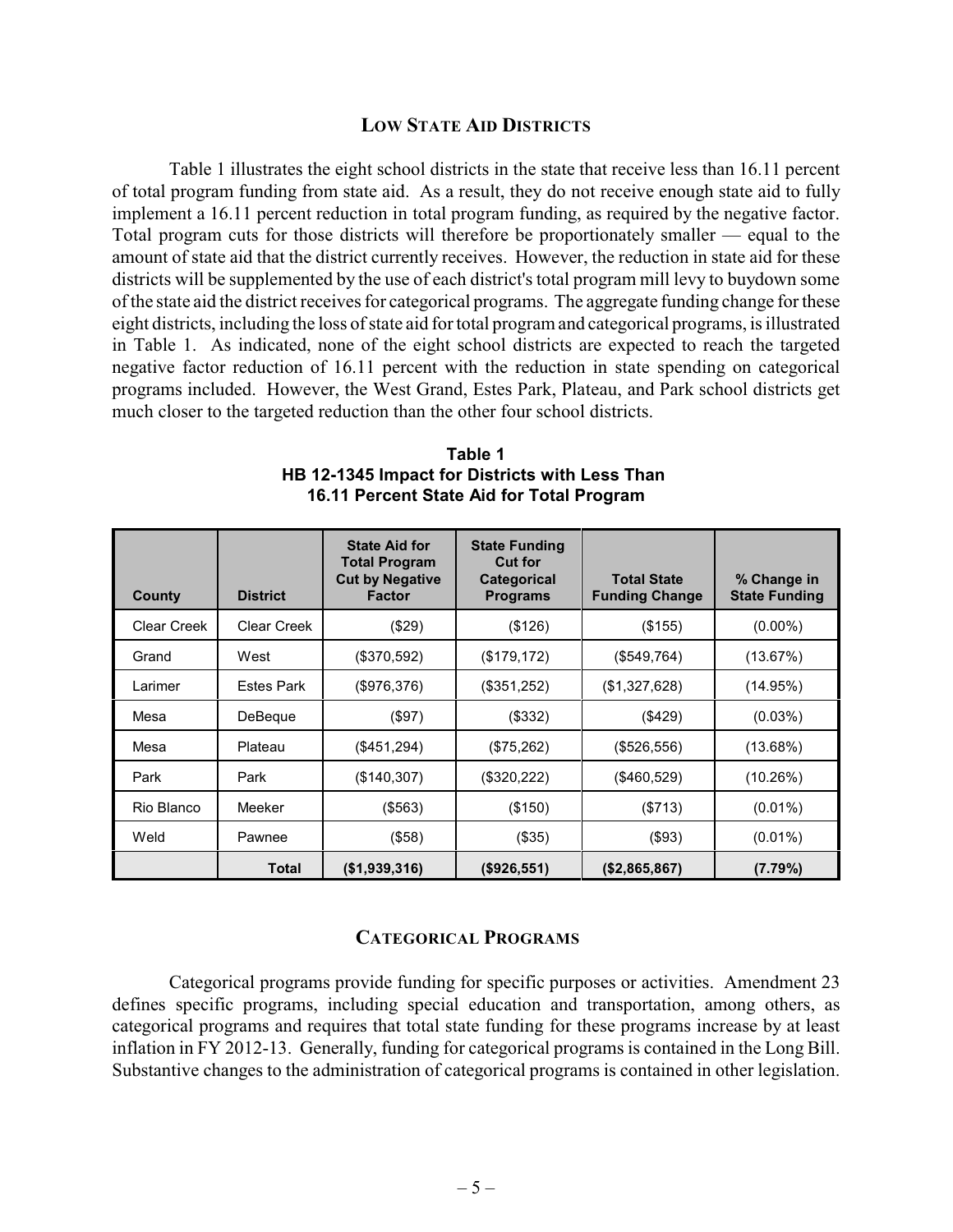Table 2 shows the FY 2012-13 state appropriation for categorical programs. It also includes the dollar and percent change in the appropriation from FY 2011-12. Note that some of these programs, such as special education and English language proficiency, receive federal funds in addition to the amounts shown in the table.

| <b>Categorical Program</b>                     | FY 2012-13<br>Appropriation | FY 2011-12<br>Appropriation | <b>Dollar</b><br>Change | <b>Percent</b><br>Change |
|------------------------------------------------|-----------------------------|-----------------------------|-------------------------|--------------------------|
| Special Education - Children with Disabilities | \$134,641,941               | \$129,797,797               | \$4,844,144             | $3.7\%$                  |
| English Language Proficiency                   | \$14,460,255                | \$13,085,778                | \$1,374,477             | 10.5%                    |
| Transportation                                 | \$51,967,107                | \$50,378,042                | \$1,589,065             | $3.2\%$                  |
| Gifted and Talented                            | \$9,473,606                 | \$9,201,106                 | \$272,500               | $3.0\%$                  |
| <b>Small Attendance Centers</b>                | \$959,379                   | \$959,379                   | \$0                     | $0.0\%$                  |
| <b>Expelled and At-Risk Student Services</b>   | \$7,493,560                 | \$7,493,560                 | \$0                     | $0.0\%$                  |
| <b>Vocational Education</b>                    | \$24,218,018                | \$23,584,498                | \$633,520               | 2.7%                     |
| Comprehensive Health Education                 | \$1,005,396                 | \$1,005,396                 | \$0                     | $0.0\%$                  |
| Total                                          | \$244,219,262               | \$235,505,556               | \$8,713,706             | 3.7%                     |

**Table 2 FY 2011-12 Appropriations for Categorical Programs**

### **MISCELLANEOUS PROVISIONS OF THE SCHOOL FINANCE BILL**

The remaining provisions of HB 12-1345 address a variety of issues, summarized in the following bullet points.

- The bill provides at-risk supplemental aid for eligible districts and charter schools in three specific sets of circumstances. First, for charter schools authorized prior to July 1, 2004, in districts with more than 40 percent at-risk students, a district will receive supplemental aid for charter schools with a smaller percentage of at-risk students than the district average, while charter schools with a larger percentage of at-risk students than the district will receive supplemental aid directly. Second, for all charter schools in districts with fewer than 40 percent at-risk students, the school will usually receive supplemental aid if the school's percentage of at-risk students exceeds the district average. Third, charter schools authorized by the Charter School Institute (CSI) will receive supplemental aid if the percentage of at-risk students in those schools is less than the accounting district's percentage of at-risk students. The bill requires the General Assembly to appropriate up to \$3.8 million to provide at-risk supplemental aid from the amounts recovered by the CDE from audit recoveries. Supplemental aid will be reduced proportionately in the event these recoveries are insufficient
- The bill requires the Colorado Department of Education, by October 1, 2012, to issue a request for proposals for the purchase of obtaining an early literacy assessment tool to obtain real-time assessments of reading skill levels of students enrolled in kindergarten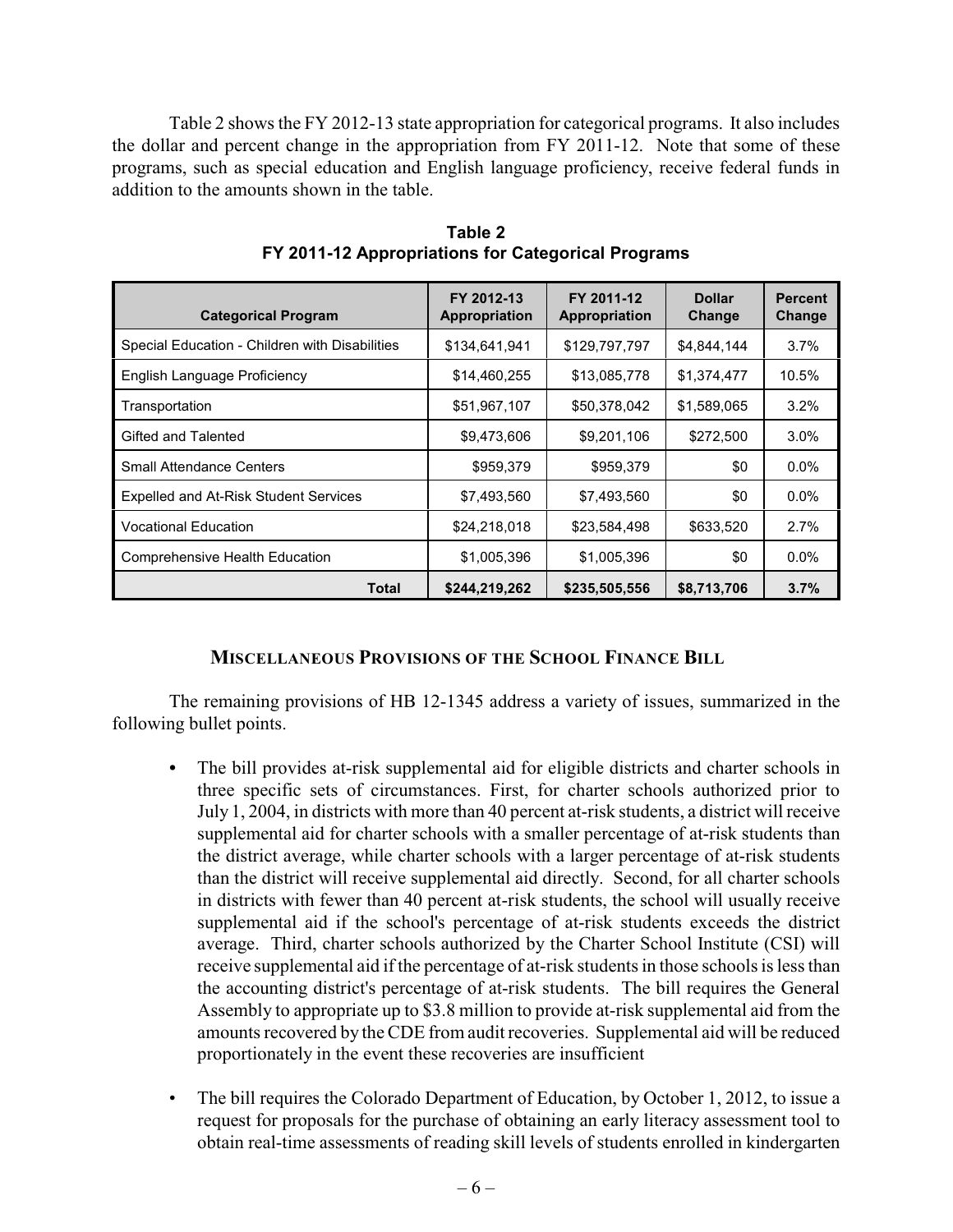through third grades in order to generate intervention plans and materials. In FY 2012-13, the bill provides \$3.0 million from the State Education Fund for this purpose.

- The bill provides \$480,000 for the school counselor corps program from the State Education Fund and it increases charter school capital construction funding by\$1 million from the State Education Fund.
- The bill provides \$1.3 million in additional funding for boards of cooperative educational services (BOCES) to assist their school districts in meeting the educational priorities determined bythe Commissioner of Education. To receive funding, BOCES are required to submit a plan to the State Board of Education for their districts. If a BOCES does not submit a plan, member districts may submit individual plans for meeting the state's educational priorities.
- The bill permits a school district, a charter school, or the CSI to administer basic skills placement tests to each student in grades 9 through 12. The tests are the same placement tests in reading, writing, and mathematics used by community colleges to place first-year freshman students. The bill provides \$1.0 million from the State Education Fund to reimburse the local cost to administer the tests.
- The bill allows public school officials discretion in assigning suspensions and expulsions, where punishment is mandatory under current law. It also establishes a mechanism for data collection from public schools, law enforcement and district attorneys to state agencies. Local law enforcement agencies are required to report data on student arrests and other disciplinary actions to the Division of Criminal Justice (DCJ) in the Department of Public Safety, and the district attorney of each judicial district is required to annually report to the DCJ the number of offenses occurring on school grounds. The bill also requires a training curriculum for peace officers to serve as School Resource Officers (SRO), and it modifies the safe school reporting requirements.
- *•* The bill increases facility school funding by \$153,000 from the State Education Fund. The FY 2012-13 Long Bill includes an appropriation from the State Education Fund for facility school funding and assumes a per-day payment for a certain number of child-days, based on the total program amount under current law. Because HB12-1345 increases total program funding, the per day payment rate for facility school funding was increased. Facility schools are day treatment centers, residential child care facilities, or hospitals that serve students who are placed there by court order or are homeless.
- *•* The bill increases hold-harmless full-day kindergarten funding by \$74,671, in FY 2012-13, from the State Education Fund. This is the result of the increase in total program funding enacted by the bill. This funding allows districts to serve the same number of children in full-day kindergarten that they served in FY 2007-08.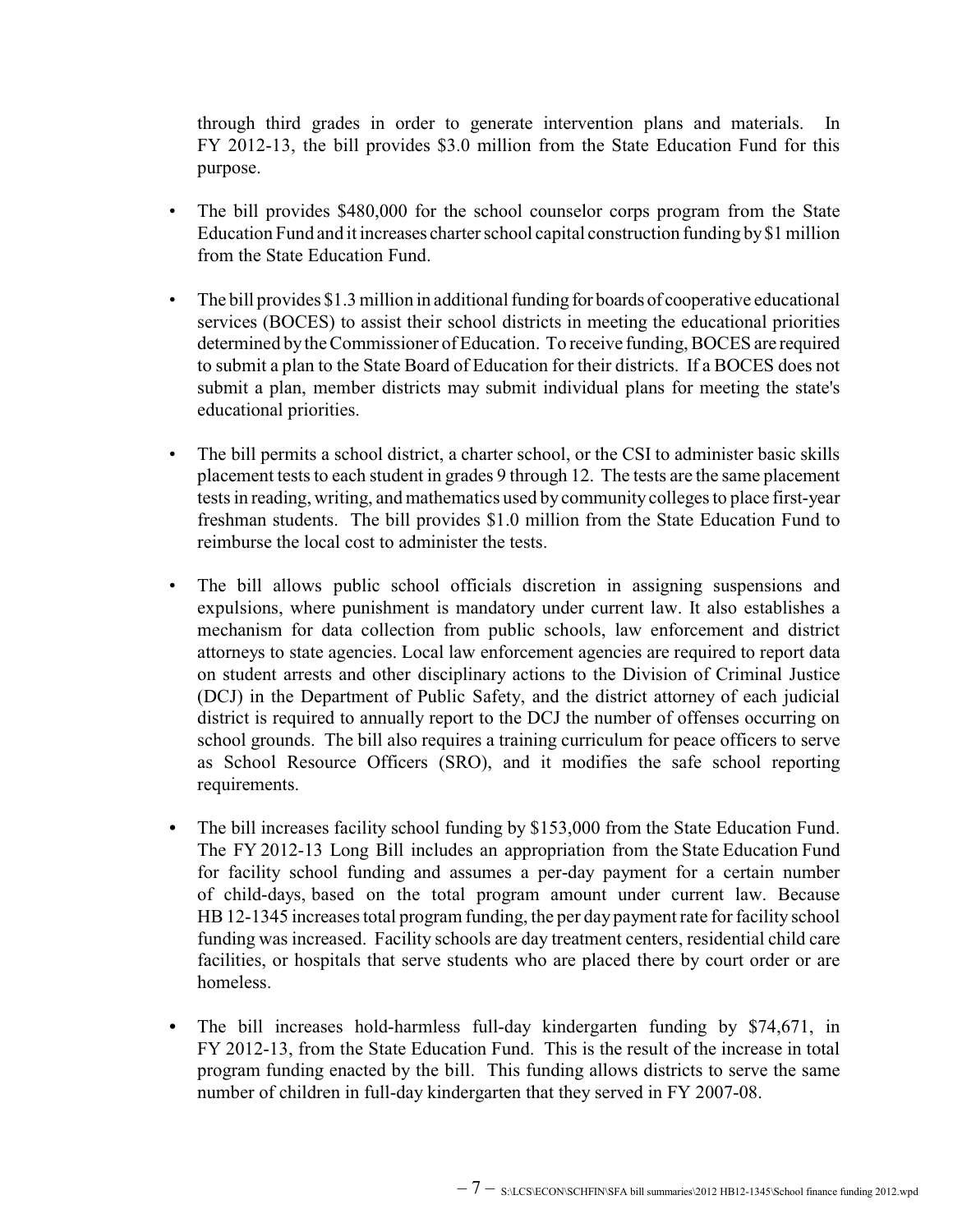|                          |                                                   |                 | FY 2011-12                   |                    |                    | FY 2012-13                    |                    |                | Change                         |                | % Change     |
|--------------------------|---------------------------------------------------|-----------------|------------------------------|--------------------|--------------------|-------------------------------|--------------------|----------------|--------------------------------|----------------|--------------|
|                          |                                                   | <b>Funded</b>   |                              | <b>Total</b>       |                    |                               | <b>Total</b>       | <b>Funded</b>  |                                |                |              |
|                          |                                                   | <b>Pupil</b>    |                              | <b>Funding Per</b> | <b>Funded</b>      |                               | <b>Funding Per</b> | <b>Pupil</b>   |                                | <b>Funding</b> | <b>Total</b> |
| <b>County</b>            | <b>District</b>                                   | <b>Count</b>    | <b>Total Program</b>         | <b>Pupil</b>       | <b>Pupil Count</b> | <b>Total Program</b>          | <b>Pupil</b>       | <b>Count</b>   | <b>Total Program Per Pupil</b> |                | Program      |
| 1 ADAMS                  | <b>MAPLETON</b>                                   | 7,342           | \$48,025,109                 | \$6,541            | 7,527              | \$49,220,403                  | \$6,539            | 185            | $\overline{1,195,294}$         | $-$ \$2        | 2.4%         |
| 2 ADAMS                  | <b>ADAMS 12 FIVE STAR</b><br><b>COMMERCE CITY</b> | 43,079          | \$270,486,685                | \$6,279            | 43,947             | \$275,913,675<br>\$50,599,447 | \$6,278            | 868<br>118     | \$5,426,990                    | $-$1$          | 2.0%         |
| 3 ADAMS<br>4 ADAMS       | <b>BRIGHTON</b>                                   | 7,221<br>15,459 | \$49,785,125<br>\$96,190,303 | \$6,894<br>\$6,222 | 7,340<br>16,126    | \$100,351,962                 | \$6,894<br>\$6,223 | 667            | \$814,323<br>\$4,161,659       | \$0<br>\$1     | 1.6%<br>4.1% |
| 5 ADAMS                  | <b>BENNETT</b>                                    | 1,048           | \$6,988,834                  | \$6,671            | 1,039              | \$6,934,318                   | \$6,677            | (9)            | $-$54,516$                     | \$6            | $-0.8%$      |
| 6 ADAMS                  | <b>STRASBURG</b>                                  | 953             | \$6,349,699                  | \$6,666            | 952                | \$6,345,176                   | \$6,668            | (1)            | $-$4,523$                      | \$2            | $-0.1%$      |
| 7 ADAMS                  | <b>WESTMINSTER</b>                                | 12,238          | \$82,699,028                 | \$6,757            | 12,684             | \$85,598,994                  | \$6,748            | 446            | \$2,899,966                    | $-$ \$9        | 3.4%         |
| 8 ALAMOSA                | <b>ALAMOSA</b>                                    | 2,098           | \$13,305,515                 | \$6,343            | 2,088              | \$13,246,635                  | \$6,345            | (10)           | $- $58,881$                    | \$2            | $-0.4%$      |
| 9 ALAMOSA                | SANGRE DE CRISTO                                  | 297             | \$2,538,752                  | \$8,536            | 293                | \$2,511,730                   | \$8,575            | (5)            | $-$27,022$                     | \$39           | $-1.1%$      |
| 10 ARAPAHOE              | <b>ENGLEWOOD</b>                                  | 2,931           | \$19,533,096                 | \$6,663            | 2,825              | \$18,867,253                  | \$6,678            | (106)          | $-$ \$665,843                  | \$15           | $-3.5%$      |
| 11 ARAPAHOE              | <b>SHERIDAN</b>                                   | 1,490           | \$11,275,049                 | \$7,570            | 1,486              | \$11,247,980                  | \$7,569            | (3)            | $-$27,069$                     | $-$1$          | $-0.2%$      |
| 12 ARAPAHOE              | <b>CHERRY CREEK</b>                               | 49,788          | \$318,899,869                | \$6,405            | 50,278             | \$322,020,619                 | \$6,405            | 490            | \$3,120,750                    | \$0            | 1.0%         |
| 13 ARAPAHOE              | <b>LITTLETON</b>                                  | 14,928          | \$93,080,782                 | \$6,235            | 14,840             | \$92,523,931                  | \$6,235            | (88)           | $-$556,850$                    | $-$1$          | $-0.6%$      |
| 14 ARAPAHOE              | <b>DEER TRAIL</b>                                 | 157             | \$1,898,370                  | \$12,084           | 165                | \$1,958,321                   | \$11,905           | $\overline{7}$ | \$59,952                       | $-$179$        | 3.1%         |
| 15 ARAPAHOE              | <b>AURORA</b>                                     | 36,552          | \$245,430,851                | \$6,715            | 37,106             | \$249,158,079                 | \$6,715            | 554            | \$3,727,228                    | \$0            | 1.5%         |
| 16 ARAPAHOE              | <b>BYERS</b>                                      | 454             | \$3,400,040                  | \$7,496            | 443                | \$3,366,584                   | \$7,603            | (11)           | $-$33,456$                     | \$107          | $-1.0%$      |
| 17 ARCHULETA             | <b>ARCHULETA</b>                                  | 1,482           | \$9,709,661                  | \$6,550            | 1,447              | \$9,485,258                   | \$6,555            | (35)           | $-$224,403$                    | \$5            | $-2.4%$      |
| 18 BACA                  | <b>WALSH</b>                                      | 147             | \$1,624,435                  | \$11,051           | 143                | \$1,589,291                   | \$11,114           | (4)            | $-$35,144$                     | \$63           | $-2.2%$      |
| 19 BACA                  | <b>PRITCHETT</b>                                  | 67              | \$860,785                    | \$12,809           | 69                 | \$877,156                     | \$12,787           | $\mathbf{1}$   | \$16,371                       | $-$ \$23       | 1.9%         |
| 20 BACA                  | SPRINGFIELD                                       | 270             | \$2,322,214                  | \$8,601            | 264                | \$2,302,715                   | \$8,719            | (6)            | $-$19,499$                     | \$118          | $-0.8%$      |
| 21 BACA                  | <b>VILAS</b>                                      | 292             | \$1,974,538                  | \$6,774            | 289                | \$1,954,045                   | \$6,761            | (3)            | $-$20,493$                     | $-$12$         | $-1.0%$      |
| 22 BACA                  | <b>CAMPO</b>                                      | 49              | \$635,728                    | \$13,054           | 47                 | \$616,286                     | \$13,057           | (2)            | $-$19,442$                     | \$3            | $-3.2%$      |
| 23 BENT                  | <b>LAS ANIMAS</b>                                 | 529             | \$3,698,586                  | \$6,997            | 523                | \$3,654,216                   | \$6,991            | (6)            | $-$44,370$                     | $-$ \$6        | $-1.2%$      |
| 24 BENT                  | <b>MCCLAVE</b>                                    | 271             | \$2,291,946                  | \$8,448            | 269                | \$2,284,820                   | \$8,503            | (3)            | $-$7,127$                      | \$55           | $-0.3%$      |
| 25 BOULDER               | <b>ST VRAIN</b>                                   | 26,120          | \$165,382,660                | \$6,332            | 26,730             | \$169,259,847                 | \$6,332            | 610            | \$3,877,187                    | \$1            | 2.3%         |
| 26 BOULDER<br>27 CHAFFEE | <b>BOULDER</b><br><b>BUENA VISTA</b>              | 28,318<br>939   | \$180,620,082<br>\$6,280,875 | \$6,378            | 28,476             | \$181,626,932                 | \$6,378            | 159<br>3       | \$1,006,850                    | \$0<br>$-$ \$8 | 0.6%<br>0.2% |
| 28 CHAFFEE               | <b>SALIDA</b>                                     | 1,069           | \$6,896,715                  | \$6,689<br>\$6,450 | 942<br>1,064       | \$6,294,011<br>\$6,859,905    | \$6,681<br>\$6,446 |                | \$13,136<br>$-$36,810$         | $-$ \$4        | $-0.5%$      |
| 29 CHEYENNE              | <b>KIT CARSON</b>                                 | 115             | \$1,327,025                  | \$11,590           | 115                | \$1,334,344                   | \$11,583           | (5)<br>-1      | \$7,319                        | $-$7$          | 0.5%         |
| 30 CHEYENNE              | <b>CHEYENNE</b>                                   | 176             | \$1,871,988                  | \$10,624           | 173                | \$1,846,973                   | \$10,695           | (4)            | $-$25,015$                     | \$70           | $-1.4%$      |
| 31 CLEAR CREEK           | <b>CLEAR CREEK</b>                                | 907             | \$7,087,448                  | \$7,813            | 906                | \$7,339,311                   | \$8,105            | (2)            | \$251,863                      | \$292          | 3.4%         |
| 32 CONEJOS               | NORTH CONEJOS                                     | 1,050           | \$6,758,813                  | \$6,437            | 1,031              | \$6,641,234                   | \$6,445            | (20)           | $-$117,579$                    | \$8            | $-1.8%$      |
| 33 CONEJOS               | <b>SANFORD</b>                                    | 328             | \$2,654,151                  | \$8,082            | 323                | \$2,623,030                   | \$8,131            | (6)            | $-$ \$31,121                   | \$49           | $-1.2%$      |
| 34 CONEJOS               | SOUTH CONEJOS                                     | 254             | \$2,356,566                  | \$9,289            | 243                | \$2,314,435                   | \$9,528            | (11)           | $-$42,131$                     | \$240          | $-1.8%$      |
| 35 COSTILLA              | <b>CENTENNIAL</b>                                 | 236             | \$2,308,956                  | \$9,788            | 235                | \$2,304,014                   | \$9,796            | (1)            | $-$4,942$                      | \$8            | $-0.2%$      |
| 36 COSTILLA              | <b>SIERRA GRANDE</b>                              | 271             | \$2,449,079                  | \$9,054            | 262                | \$2,411,211                   | \$9,221            | (9)            | $-$37,868$                     | \$167          | $-1.6%$      |
| 37 CROWLEY               | <b>CROWLEY</b>                                    | 486             | \$3,458,109                  | \$7,120            | 485                | \$3,450,461                   | \$7,117            | (1)            | $-$7,648$                      | $-$ \$3        | $-0.2%$      |
| 38 CUSTER                | <b>WESTCLIFFE</b>                                 | 450             | \$3,205,998                  | \$7,129            | 434                | \$3,157,730                   | \$7,281            | (16)           | $-$48,268$                     | \$152          | $-1.5%$      |
| 39 DELTA                 | <b>DELTA</b>                                      | 5,065           | \$31,221,366                 | \$6,165            | 5,016              | \$30,907,074                  | \$6,162            | (49)           | $-$ \$314,292                  | $-$ \$2        | $-1.0%$      |
| 40 DENVER                | <b>DENVER</b>                                     | 75,005          | \$515,496,255                | \$6,873            | 76,438             | \$524,997,465                 | \$6,868            | 1,433          | \$9,501,209                    | $- $5$         | 1.8%         |
| 41 DOLORES               | <b>DOLORES</b>                                    | 267             | \$2,452,208                  | \$9,184            | 263                | \$2,435,353                   | \$9,263            | (4)            | $-$16,855$                     | \$79           | $-0.7%$      |
| 42 DOUGLAS               | <b>DOUGLAS</b>                                    | 59,606          | \$370,455,045                | \$6,215            | 61,612             | \$383,156,184                 | \$6,219            | 2,006          | \$12,701,139                   | \$4            | 3.3%         |
| 43 EAGLE                 | <b>EAGLE</b>                                      | 6,125           | \$41,290,176                 | \$6,742            | 6,189              | \$41,696,187                  | \$6,737            | 65             | \$406,011                      | $- $5$         | 1.0%         |
| 44 ELBERT                | <b>ELIZABETH</b>                                  | 2,576           | \$16,291,628                 | \$6,324            | 2,504              | \$15,859,351                  | \$6,333            | (72)           | $-$432,277$                    | \$10           | $-2.7%$      |
| 45 ELBERT                | <b>KIOWA</b>                                      | 358             | \$2,989,238                  | \$8,357            | 368                | \$3,039,076                   | \$8,249            | 11             | \$49,837                       | $-$107$        | 1.6%         |
| 46 ELBERT                | <b>BIG SANDY</b>                                  | 306             | \$2,743,577                  | \$8,966            | 305                | \$2,736,977                   | \$8,965            | (1)            | $-$6,600$                      | $-$ \$1        | $-0.2%$      |
| 47 ELBERT                | <b>ELBERT</b>                                     | 222             | \$2,276,600                  | \$10,237           | 212                | \$2,221,357                   | \$10,468           | (10)           | $-$55,244$                     | \$232          | $-2.5%$      |
| 48 ELBERT                | <b>AGATE</b>                                      | 46              | \$626,707                    | \$13,684           | 41                 | \$560,890                     | \$13,815           | (5)            | $-$ \$65,817                   | \$131          | $-11.7%$     |
| 49 EL PASO               | <b>CALHAN</b>                                     | 582             | \$4,218,583                  | \$7,245            | 575                | \$4,166,998                   | \$7,246            | (7)            | $-$51,585$                     | \$1            | $-1.2%$      |
| 50 EL PASO<br>51 EL PASO | <b>HARRISON</b><br>WIDEFIELD                      | 10,355          | \$67,778,382                 | \$6,545            | 10,355             | \$67,774,072                  | \$6,545            | 0              | $-$4,310$<br>\$599,505         | $-$1$<br>$-$1$ | 0.0%<br>1.1% |
| 52 EL PASO               | <b>FOUNTAIN</b>                                   | 8,578<br>7,209  | \$52,690,725<br>\$44,278,151 | \$6,142<br>\$6,142 | 8,678<br>7,375     | \$53,290,230<br>\$45,293,139  | \$6,141<br>\$6,141 | 99<br>167      | \$1,014,987                    | $-$ \$1        | 2.2%         |
| 53 EL PASO               | <b>COLORADO SPRINGS</b>                           | 30,222          | \$191,681,706                | \$6,342            | 30,440             | \$193,017,970                 | \$6,341            | 217            | \$1,336,264                    | $-$1$          | 0.7%         |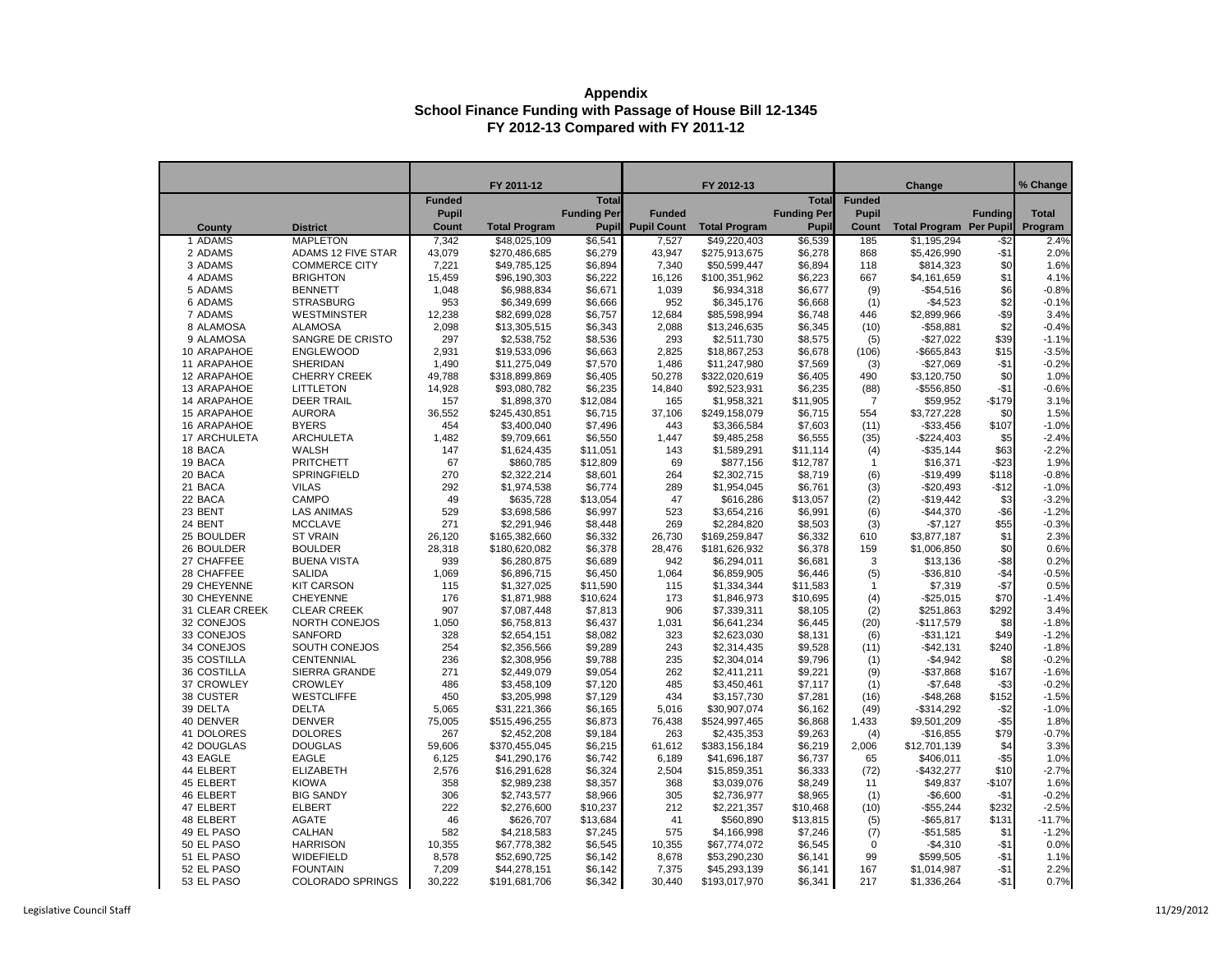|                        |                                  |                               | FY 2011-12           |                     |                    | FY 2012-13           |                    |               |                                |                | % Change           |
|------------------------|----------------------------------|-------------------------------|----------------------|---------------------|--------------------|----------------------|--------------------|---------------|--------------------------------|----------------|--------------------|
|                        |                                  |                               |                      | <b>Total</b>        |                    |                      | <b>Total</b>       | <b>Funded</b> | <b>Change</b>                  |                |                    |
|                        |                                  | <b>Funded</b><br><b>Pupil</b> |                      | <b>Funding Per</b>  | <b>Funded</b>      |                      | <b>Funding Per</b> | <b>Pupil</b>  |                                | <b>Funding</b> | <b>Total</b>       |
| <b>County</b>          | <b>District</b>                  | <b>Count</b>                  | <b>Total Program</b> | <b>Pupil</b>        | <b>Pupil Count</b> | <b>Total Program</b> | <b>Pupil</b>       | <b>Count</b>  | <b>Total Program Per Pupil</b> |                | Program            |
| 54 EL PASO             | <b>CHEYENNE MOUNTAIN</b>         | 4,405                         | \$27,059,143         | \$6,142             | 4,358              | \$26,766,137         | \$6,141            | (47)          | $-$293,006$                    | $- $1$         | $-1.1%$            |
| 55 EL PASO             | <b>MANITOU SPRINGS</b>           | 1,435                         | \$9,378,051          | \$6,538             | 1,446              | \$9,449,063          | \$6,534            | 12            | \$71,011                       | $-$ \$4        | 0.8%               |
| 56 EL PASO             | <b>ACADEMY</b>                   | 22,438                        | \$137,816,128        | \$6,142             | 23,017             | \$141,347,062        | \$6,141            | 579           | \$3,530,934                    | $-$1$          | 2.5%               |
| 57 EL PASO             | <b>ELLICOTT</b>                  | 942                           | \$6,497,711          | \$6,896             | 952                | \$6,551,483          | \$6,879            | 10            | \$53,772                       | $-$17$         | 0.8%               |
| 58 EL PASO             | <b>PEYTON</b>                    | 649                           | \$4,565,152          | \$7,040             | 643                | \$4,527,077          | \$7,041            | (6)           | $-$38,074$                     | \$1            | $-0.8%$            |
| 59 EL PASO             | <b>HANOVER</b>                   | 239                           | \$2,379,655          | \$9,973             | 221                | \$2,294,053          | \$10,399           | (18)          | $-$ \$85,602                   | \$426          | $-3.7%$            |
| 60 EL PASO             | LEWIS-PALMER                     | 5,668                         | \$34,813,317         | \$6,142             | 5,699              | \$35,000,974         | \$6,141            | 32            | \$187,657                      | $-$1$          | 0.5%               |
| 61 EL PASO             | <b>FALCON</b>                    | 14,284                        | \$87,661,142         | \$6,137             | 14,839             | \$91,053,337         | \$6,136            | 555           | \$3,392,195                    | $-$1$          | 3.7%               |
| 62 EL PASO             | <b>EDISON</b>                    | 187                           | \$1,953,685          | \$10,431            | 186                | \$1,945,457          | \$10,488           | (2)           | $-$ \$8,228                    | \$57           | $-0.4%$            |
| 63 EL PASO             | MIAMI-YODER                      | 306                           | \$2,675,045          | \$8,756             | 301                | \$2,651,190          | \$8,811            | (5)           | $-$23,855$                     | \$55           | $-0.9%$            |
| 64 FREMONT             | <b>CANON CITY</b>                | 3,776                         | \$23,192,498         | \$6,142             | 3,750              | \$23,030,399         | \$6,141            | (26)          | $-$162,099$                    | $-$1$          | $-0.7%$            |
| <b>65 FREMONT</b>      | <b>FLORENCE</b>                  | 1,631                         | \$10,185,161         | \$6,245             | 1,599              | \$10,008,045         | \$6,258            | (32)          | $-$177,116$                    | \$13           | $-1.8%$            |
| 66 FREMONT             | <b>COTOPAXI</b>                  | 208                           | \$2,108,167          | \$10,150            | 200                | \$2,057,796          | \$10,304           | (8)           | $-$50,371$                     | \$154          | $-2.4%$            |
| 67 GARFIELD            | <b>ROARING FORK</b>              | 5,334                         | \$35,593,342         | \$6,673             | 5,361              | \$35,745,911         | \$6,668            | 27            | \$152,569                      | $-$ \$5        | 0.4%               |
| 68 GARFIELD            | <b>RIFLE</b>                     | 4,531                         | \$28,367,795         | \$6,262             | 4,638              | \$29,018,885         | \$6,257            | 107           | \$651,090                      | $-$ \$4        | 2.2%               |
| 69 GARFIELD            | <b>PARACHUTE</b>                 | 1,153                         | \$7,724,522          | \$6,698             | 1,132              | \$7,597,770          | \$6,710            | (21)          | $-$126,753$                    | \$12           | $-1.7%$            |
| 70 GILPIN              | <b>GILPIN</b>                    | 331                           | \$2,895,238          | \$8,747             | 329                | \$2,883,601          | \$8,757            | (2)           | $-$11,637$                     | \$10           | $-0.4%$            |
| 71 GRAND               | <b>WEST GRAND</b>                | 447                           | \$3,636,695          | \$8,141             | 435                | \$3,652,331          | \$8,402            | (12)          | \$15,636                       | \$261          | 0.4%               |
| 72 GRAND               | <b>EAST GRAND</b>                | 1,302                         | \$8,408,702          | \$6,460             | 1,270              | \$8,213,755          | \$6,467            | (31)          | $-$194,947$                    | \$6            | $-2.4%$            |
| 73 GUNNISON            | <b>GUNNISON</b>                  | 1,724                         | \$11,142,668         | \$6,463             | 1,744              | \$11,259,539         | \$6,457            | 20            | \$116,871                      | $-$ \$6        | 1.0%               |
| 74 HINSDALE            | <b>HINSDALE</b>                  | 82                            | \$1,095,440          | \$13,294            | 81                 | \$1,077,435          | \$13,335           | (2)           | $-$18,004$                     | \$40           | $-1.7%$            |
| 75 HUERFANO            | <b>HUERFANO</b>                  | 573                           | \$4,004,303          | \$6,985             | 553                | \$3,872,485          | \$7,004            | (20)          | $-$131,818$                    | \$19           | $-3.4%$            |
| 76 HUERFANO            | <b>LA VETA</b>                   | 234                           | \$2,146,909          | \$9,171             | 222                | \$2,089,673          | \$9,426            | (12)          | $-$57,236$                     | \$255          | $-2.7%$            |
| 77 JACKSON             | <b>NORTH PARK</b>                | 188                           | \$2,038,250          | \$10,836            | 187                | \$2,033,993          | \$10,877           | (1)           | $-$4,257$                      | \$41           | $-0.2%$            |
| 78 JEFFERSON           | <b>JEFFERSON</b>                 | 81,022                        | \$511,176,852        | \$6,309             | 80,797             | \$509,738,664        | \$6,309            | (225)         | $-$1,438,188$                  | \$0            | $-0.3%$            |
| 79 KIOWA               | <b>EADS</b>                      | 176                           | \$1,801,705          | \$10,249            | 176                | \$1,805,094          | \$10,233           |               | \$3,389                        | $-$16$         | 0.2%               |
| 80 KIOWA               | <b>PLAINVIEW</b>                 | 79                            | \$955,405            | \$12,078            | 78                 | \$947,480            | \$12,085           | (1)           | $-$7,925$                      | \$7            | $-0.8%$            |
| 81 KIT CARSON          | ARRIBA-FLAGLER                   | 150                           | \$1,630,323          | \$10,876            | 146                | \$1,598,777          | \$10,951           | (4)           | $-$31,546$                     | \$74           | $-2.0%$            |
| 82 KIT CARSON          | <b>HI PLAINS</b>                 | 117                           | \$1,320,980          | \$11,290            | 115                | \$1,303,173          | \$11,312           | (2)           | $-$17,807$                     | \$22           | $-1.4%$            |
| 83 KIT CARSON          | <b>STRATTON</b>                  | 183                           | \$1,859,639          | \$10,162            | 169                | \$1,768,519          | \$10,465           | (14)          | $-$91,120$                     | \$303          | $-5.2%$            |
| 84 KIT CARSON          | <b>BETHUNE</b>                   | 121                           | \$1,431,783          | \$11,804            | 122                | \$1,434,827          | \$11,809           | 0             | \$3,044                        | \$6            | 0.2%               |
| 85 KIT CARSON          | <b>BURLINGTON</b>                | 736                           | \$4,778,133          | \$6,494             | 739                | \$4,799,382          | \$6,497            | 3             | \$21,249                       | \$3            | 0.4%               |
| 86 LAKE                | <b>LAKE</b>                      | 1,089                         | \$7,492,949          | \$6,884             | 1,109              | \$7,634,373          | \$6,883            | 21            | \$141,424                      | $- $1$         | 1.9%               |
| 87 LA PLATA            | <b>DURANGO</b>                   | 4,797                         | \$30,464,456         | \$6,351             | 4,771              | \$30,297,657         | \$6,350            | (26)          | $-$166,799$                    | $- $1$         | $-0.6%$            |
| 88 LA PLATA            | <b>BAYFIELD</b>                  | 1,323                         | \$8,860,332          | \$6,696             | 1,323              | \$8,854,979          | \$6,694            | (0)           | $-$5,353$                      | $- $3$         | $-0.1%$            |
| 89 LA PLATA            | <b>IGNACIO</b>                   | 770                           | \$5,544,859          | \$7,199             | 761                | \$5,490,574          | \$7,212            | (9)           | $-$54,284$                     | \$13           | $-1.0%$            |
| 90 LARIMER             | <b>POUDRE</b>                    | 26,810                        | \$164,511,297        | \$6,136             | 27,151             | \$166,556,256        | \$6,135            | 341           | \$2,044,960                    | $- $2$         | 1.2%               |
| 91 LARIMER             | <b>THOMPSON</b>                  | 14,673                        | \$90,119,322         | \$6,142             | 14,711             | \$90,334,743         | \$6,141            | 38            | \$215,422                      | $-$1$          | 0.2%               |
| 92 LARIMER             | <b>ESTES PARK</b>                | 1,126                         | \$7,827,608          | \$6,950             | 1,105              | \$7,902,109          | \$7,153            | (21)          | \$74,501                       | \$202          | 0.9%               |
| 93 LAS ANIMAS          | <b>TRINIDAD</b>                  | 1,437                         | \$9,325,370          | \$6,490             | 1,414              | \$9,189,032          | \$6,498            | (23)          | $-$136,338$                    | \$8            | $-1.5%$            |
| 94 LAS ANIMAS          | <b>PRIMERO</b>                   | 198                           | \$2,020,048          | \$10,187            | 191                | \$1,978,448          | \$10,358           | (7)           | $-$ \$41,600                   | \$172          | $-2.1%$            |
| 95 LAS ANIMAS          | <b>HOEHNE</b>                    | 338                           | \$2,717,261          | \$8,049             | 334                | \$2,696,318          | \$8,073            | (4)           | $-$20,943$                     | \$24           | $-0.8%$            |
| 96 LAS ANIMAS          | <b>AGUILAR</b>                   | 111                           | \$1,277,494          | \$11,540            | 97                 | \$1,148,824          | \$11,819           | (14)          | $-$128,671$                    | \$279          | $-11.2%$           |
| 97 LAS ANIMAS          | <b>BRANSON</b>                   | 434                           | \$2,629,405          | \$6,064             | 428                | \$2,594,381          | \$6,059            | (5)           | $-$35,024$                     | $-$ \$5        | $-1.4%$            |
| 98 LAS ANIMAS          | KIM                              | 56                            | \$680,041            | \$12,209            | 55                 | \$677,538            | \$12,230           | (0)           | $-$2,503$                      | \$21           | $-0.4%$            |
| 99 LINCOLN             | GENOA-HUGO                       | 167                           | \$1,842,151          | \$11,024            | 166                | \$1,829,828          | \$11,050           | (2)           | $-$12,323$                     | \$25           | $-0.7%$            |
| 100 LINCOLN            | <b>LIMON</b>                     | 452                           | \$3,231,880          | \$7,158             | 441                | \$3,196,161          | \$7,248            | (11)          | $-$ \$35,718                   | \$89           | $-1.1%$            |
| 101 LINCOLN            | KARVAL                           | 200                           | \$1,445,872          | \$7,229             | 196                | \$1,411,239          | \$7,197            | (4)           | $-$ \$34,633                   | $-$ \$33       | $-2.5%$            |
| 102 LOGAN              | VALLEY                           | 2,301                         | \$14,136,284         | \$6,145             | 2,262              | \$13,914,059         | \$6,150            | (38)          | $-$ \$222,225                  | \$6            | $-1.6%$            |
| 103 LOGAN              | <b>FRENCHMAN</b>                 | 180                           | \$1,906,175          | \$10,590            | 178                | \$1,888,562          | \$10,634           | (2)           | $-$17,613$                     | \$44           | $-0.9%$            |
| 104 LOGAN<br>105 LOGAN | <b>BUFFALO</b><br><b>PLATEAU</b> | 308                           | \$2,590,364          | \$8,410<br>\$10,897 | 308<br>170         | \$2,586,620          | \$8,406            | (0)           | $-$3,744$                      | $-$4$<br>\$28  | $-0.1%$<br>$-0.9%$ |
| 106 MESA               | <b>DEBEQUE</b>                   | 172<br>125                    | \$1,874,279          |                     |                    | \$1,857,195          | \$10,925           | (2)           | $-$17,084$                     |                |                    |
|                        |                                  |                               | \$1,702,734          | \$13,633            | 118                | \$1,692,325          | \$14,317           | (7)           | $-$10,409$                     | \$685          | $-0.6%$            |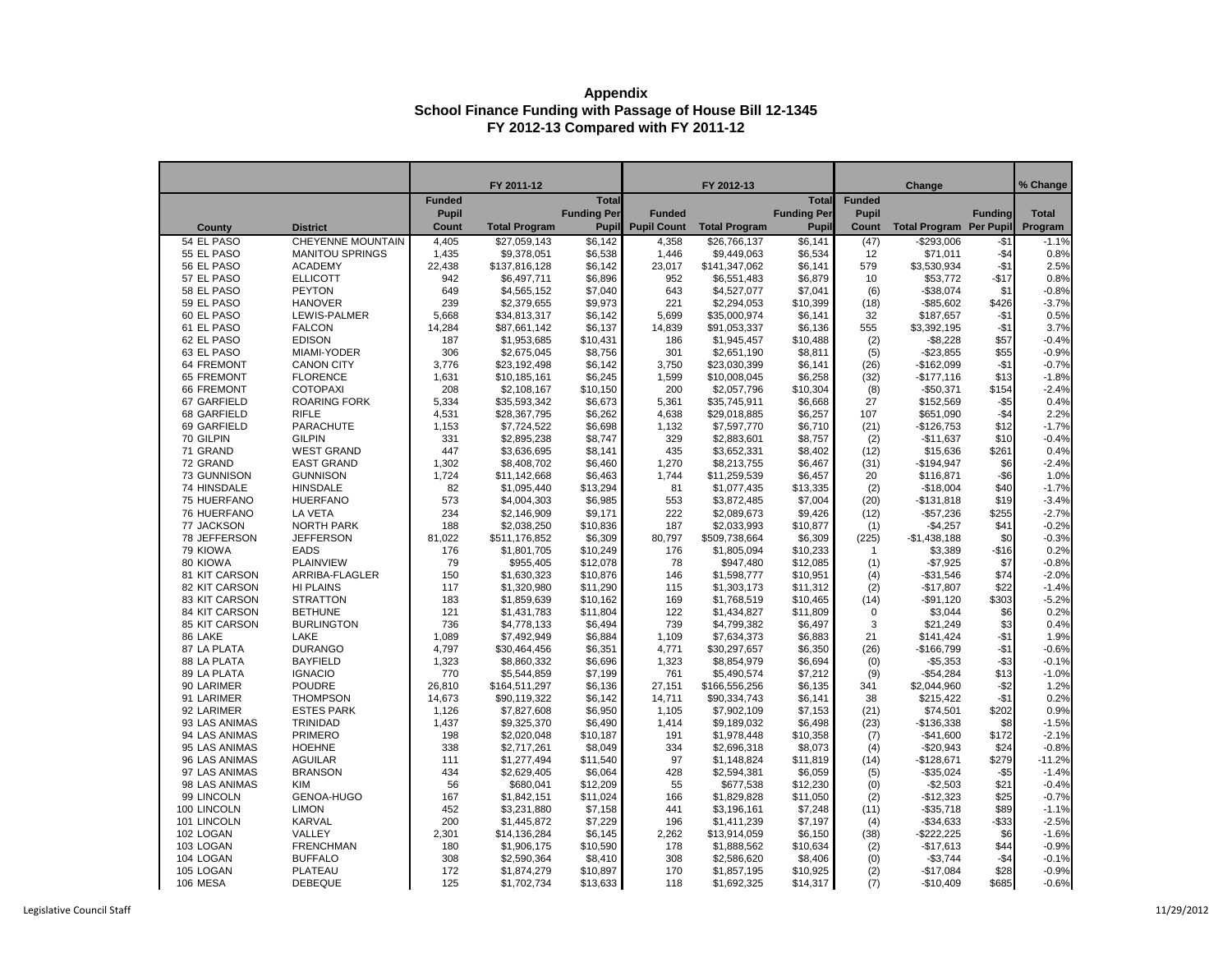|                                  |                                      |               | FY 2011-12                 |                    |                    | FY 2012-13                 |                    |                | Change                         |                            | % Change        |
|----------------------------------|--------------------------------------|---------------|----------------------------|--------------------|--------------------|----------------------------|--------------------|----------------|--------------------------------|----------------------------|-----------------|
|                                  |                                      | <b>Funded</b> |                            | <b>Total</b>       |                    |                            | <b>Total</b>       | <b>Funded</b>  |                                |                            |                 |
|                                  |                                      | <b>Pupil</b>  |                            | <b>Funding Per</b> | <b>Funded</b>      |                            | <b>Funding Per</b> | <b>Pupil</b>   |                                | <b>Funding</b>             | <b>Total</b>    |
| <b>County</b>                    | <b>District</b>                      | <b>Count</b>  | <b>Total Program</b>       | <b>Pupil</b>       | <b>Pupil Count</b> | <b>Total Program</b>       | <b>Pupil</b>       | <b>Count</b>   | <b>Total Program Per Pupil</b> |                            | Program         |
| 107 MESA                         | PLATEAU VALLEY                       | 463           | \$3,254,624                | \$7,032            | 460                | \$3,398,113                | \$7,395            | (3)            | \$143,489                      | \$363                      | 4.2%            |
| 108 MESA                         | <b>MESA VALLEY</b>                   | 21,577        | \$132,535,348              | \$6,142            | 21,583             | \$132,547,771              | \$6,141            | 6              | \$12,423                       | $-$1$                      | 0.0%            |
| 109 MINERAL                      | <b>CREEDE</b>                        | 98            | \$1,226,511                | \$12,554           | 91                 | \$1,161,604                | \$12,737           | (7)            | $-$64,907$                     | \$183                      | $-5.6%$         |
| 110 MOFFAT                       | <b>MOFFAT</b>                        | 2,225         | \$13,665,626               | \$6,142            | 2,204              | \$13,535,986               | \$6,141            | (21)           | $-$129,640$                    | $-$1$                      | $-1.0%$         |
| 111 MONTEZUMA                    | <b>MONTEZUMA</b>                     | 2,824         | \$17,400,327               | \$6,162            | 2,788              | \$17,184,229               | \$6,163            | (36)           | $-$216,098$                    | \$1                        | $-1.3%$         |
| 112 MONTEZUMA                    | <b>DOLORES</b>                       | 665           | \$4,596,401                | \$6,911            | 670                | \$4,619,642                | \$6,900            | 4              | \$23,241                       | $-$11$                     | 0.5%            |
| 113 MONTEZUMA                    | <b>MANCOS</b>                        | 367           | \$2,967,326                | \$8,079            | 364                | \$2,951,683                | \$8,109            | (3)            | $-$15,643$                     | \$30                       | $-0.5%$         |
| 114 MONTROSE                     | <b>MONTROSE</b>                      | 6,029         | \$38,955,871               | \$6,461            | 6,000              | \$38,769,204               | \$6,462            | (29)           | $-$186,667$                    | \$1                        | $-0.5%$         |
| 115 MONTROSE                     | <b>WEST END</b>                      | 312           | \$2,877,112                | \$9,236            | 310                | \$2,866,241                | \$9,243            | (1)            | $-$10,870$                     | \$7                        | $-0.4%$         |
| 116 MORGAN                       | <b>BRUSH</b>                         | 1,428         | \$9,415,603                | \$6,592            | 1,419              | \$9,370,531                | \$6,604            | (9)            | $-$45,072$                     | \$12                       | $-0.5%$         |
| 117 MORGAN                       | FT. MORGAN                           | 2,990         | \$19,478,514               | \$6,514            | 2,991              | \$19,496,454               | \$6,518            | $\mathbf{1}$   | \$17,941                       | \$4                        | 0.1%            |
| 118 MORGAN                       | <b>WELDON</b>                        | 200           | \$2,109,750                | \$10,543           | 205                | \$2,136,831                | \$10,439           | 5              | \$27,081                       | $-$105$                    | 1.3%            |
| 119 MORGAN                       | <b>WIGGINS</b>                       | 497           | \$3,582,699                | \$7,204            | 487                | \$3,515,494                | \$7,213            | (10)           | $-$67,205$                     | \$8                        | $-1.9%$         |
| 120 OTERO                        | <b>EAST OTERO</b>                    | 1,331         | \$8,844,422                | \$6,647            | 1,314              | \$8,734,209                | \$6,650            | (17)           | $-$110,213$                    | \$2                        | $-1.3%$         |
| 121 OTERO                        | <b>ROCKY FORD</b>                    | 826           | \$5,837,134                | \$7,068            | 821                | \$5,799,950                | \$7,069            | (5)            | $-$37,185$                     | \$1                        | $-0.6%$         |
| 122 OTERO                        | MANZANOLA                            | 175           | \$1,948,951                | \$11,143           | 164                | \$1,876,727                | \$11,436           | (11)           | $-$72,224$                     | \$293                      | $-3.8%$         |
| 123 OTERO                        | <b>FOWLER</b>                        | 411           | \$3,054,178                | \$7,429            | 411                | \$3,055,228                | \$7,441            | (1)            | \$1,050                        | \$12                       | 0.0%            |
| 124 OTERO                        | <b>CHERAW</b>                        | 199           | \$2,066,535                | \$10,385           | 199                | \$2,063,864                | \$10,397           | (1)            | $-$2,671$                      | \$13                       | $-0.1%$         |
| 125 OTERO                        | <b>SWINK</b>                         | 361           | \$2,864,426                | \$7,944            | 361                | \$2,868,457                | \$7,950            | $\mathbf 0$    | \$4,030                        | \$7                        | 0.1%            |
| 126 OURAY                        | <b>OURAY</b>                         | 214           | \$2,384,536                | \$11,127           | 200                | \$2,291,017                | \$11,478           | (15)           | $-$93,519$                     | \$351                      | $-4.1%$         |
| 127 OURAY                        | <b>RIDGWAY</b>                       | 334           | \$3,009,057                | \$9,020            | 340                | \$3,040,189                | \$8,952            | 6              | \$31,132                       | $-$ \$68                   | 1.0%            |
| 128 PARK                         | PLATTE CANYON                        | 1,116         | \$7,514,328                | \$6,736            | 1,071              | \$7,219,366                | \$6,742            | (45)           | $-$294,962$                    | \$6                        | $-4.1%$         |
| 129 PARK                         | <b>PARK</b>                          | 520           | \$4,291,166                | \$8,247            | 513                | \$4,347,150                | \$8,477            | (8)            | \$55,984                       | \$230                      | 1.3%            |
| 130 PHILLIPS                     | <b>HOLYOKE</b>                       | 592           | \$4,030,194                | \$6,805            | 588                | \$4,003,592                | \$6,812            | (5)            | $-$26,602$                     | \$7                        | $-0.7%$         |
| 131 PHILLIPS                     | <b>HAXTUN</b>                        | 290           | \$2,371,249                | \$8,171            | 287                | \$2,347,944                | \$8,190            | (4)            | $-$23,305$                     | \$18                       | $-1.0%$         |
| 132 PITKIN                       | <b>ASPEN</b>                         | 1,646         | \$13,795,024               | \$8,382            | 1,657              | \$13,871,694               | \$8,371            | 11             | \$76,670                       | $-$11$                     | 0.6%            |
| 133 PROWERS                      | <b>GRANADA</b>                       | 227           | \$2,154,010                | \$9,481            | 224                | \$2,139,294                | \$9,542            | (3)            | $-$14,717$                     | \$61                       | $-0.7%$         |
| 134 PROWERS                      | LAMAR                                | 1,577         | \$10,234,797               | \$6,490            | 1,573              | \$10,208,759               | \$6,492            | (4)            | $-$26,038$                     | \$2                        | $-0.3%$         |
| 135 PROWERS                      | <b>HOLLY</b>                         | 273           | \$2,296,126                | \$8,420            | 276                | \$2,303,656                | \$8,350            | 3              | \$7,530                        | $-$70$                     | 0.3%            |
| 136 PROWERS                      | WILEY                                | 227           | \$2,133,721                | \$9,404            | 231                | \$2,158,507                | \$9,340            | 4              | \$24,786                       | $-$ \$64<br>R <sub>6</sub> | 1.1%            |
| 137 PUEBLO                       | PUEBLO CITY                          | 17,138        | \$109,082,364              | \$6,365            | 17,117             | \$109,054,929              | \$6,371            | (21)           | $-$27,435$                     |                            | 0.0%            |
| 138 PUEBLO                       | PUEBLO RURAL                         | 8,580         | \$52,701,233               | \$6,142            | 8,592              | \$52,768,300               | \$6,141            | 13             | \$67,066                       | $-$ \$1                    | 0.1%            |
| 139 RIO BLANCO                   | <b>MEEKER</b>                        | 648           | \$4,984,595                | \$7,695            | 648                | \$5,171,251                | \$7,985            | (0)            | \$186,656                      | \$291                      | 3.6%            |
| 140 RIO BLANCO                   | <b>RANGELY</b>                       | 454           | \$3,093,217                | \$6,812            | 478                | \$3,226,407                | \$6,746            | 24             | \$133,190                      | $-$ \$66                   | 4.1%            |
| 141 RIO GRANDE<br>142 RIO GRANDE | DEL NORTE                            | 570           | \$3,975,228                | \$6,972            | 558                | \$3,897,301                | \$6,984            | (12)           | $-$77,927$                     | \$13                       | $-2.0%$         |
| 143 RIO GRANDE                   | <b>MONTE VISTA</b><br><b>SARGENT</b> | 1,152         | \$7,599,585                | \$6,597            | 1,146              | \$7,557,418                | \$6,597            | (6)            | $-$42,167$                     | \$0<br>\$8                 | $-0.6%$<br>0.0% |
| 144 ROUTT                        | <b>HAYDEN</b>                        | 469<br>393    | \$3,227,879<br>\$3,218,309 | \$6,878<br>\$8,193 | 469<br>377         | \$3,228,018<br>\$3,148,714 | \$6,886<br>\$8,361 | (1)            | \$139<br>$-$ \$69,594          | \$168                      | $-2.2%$         |
| 145 ROUTT                        | <b>STEAMBOAT SPRINGS</b>             |               | \$14,451,903               | \$6,467            |                    | \$14,534,038               | \$6,457            | (16)<br>16     | \$82,134                       | $-$10$                     | 0.6%            |
| 146 ROUTT                        | <b>SOUTH ROUTT</b>                   | 2,235<br>379  | \$3,188,247                | \$8,421            | 2,251<br>374       | \$3,169,463                | \$8,470            |                | $-$18,784$                     | \$49                       | $-0.6%$         |
| 147 SAGUACHE                     | <b>MOUNTAIN VALLEY</b>               | 117           | \$1,383,669                | \$11,877           | 114                | \$1,364,271                | \$11,967           | (4)            | $-$19,398$                     | \$90                       | $-1.4%$         |
| 148 SAGUACHE                     | <b>MOFFAT</b>                        | 200           | \$2,246,417                | \$11,255           | 189                | \$2,154,456                | \$11,381           | (3)<br>(10)    | $-$ \$91,962                   | \$127                      | $-4.3%$         |
| 149 SAGUACHE                     | <b>CENTER</b>                        | 580           | \$4,291,734                | \$7,398            | 586                | \$4,335,707                | \$7,404            | 6              | \$43,973                       | \$6                        | 1.0%            |
| 150 SAN JUAN                     | <b>SILVERTON</b>                     | 67            | \$935,900                  | \$13,906           | 69                 | \$956,642                  | \$13,844           | $\overline{c}$ | \$20,742                       | $-$ \$62                   | 2.2%            |
| 151 SAN MIGUEL                   | <b>TELLURIDE</b>                     | 722           | \$6,394,494                | \$8,862            | 743                | \$6,566,934                | \$8,834            | 22             | \$172,439                      | $-$ \$28                   | 2.6%            |
| 152 SAN MIGUEL                   | <b>NORWOOD</b>                       | 261           | \$2,545,241                | \$9,763            | 254                | \$2,519,410                | \$9,911            | (7)            | $-$ \$25,831                   | \$148                      | $-1.0%$         |
| 153 SEDGWICK                     | <b>JULESBURG</b>                     | 867           | \$5,409,927                | \$6,240            | 862                | \$5,379,201                | \$6,238            | (5)            | $-$30,726$                     | $ $2$                      | $-0.6%$         |
| 154 SEDGWICK                     | PLATTE VALLEY                        | 124           | \$1,485,728                | \$11,943           | 124                | \$1,480,429                | \$11,939           | (0)            | $-$5,299$                      | $-$4$                      | $-0.4%$         |
| 155 SUMMIT                       | <b>SUMMIT</b>                        | 2,942         | \$19,861,262               | \$6,750            | 2,959              | \$19,952,681               | \$6,744            | 16             | \$91,419                       | $-$7$                      | 0.5%            |
| 156 TELLER                       | <b>CRIPPLE CREEK</b>                 | 411           | \$3,100,124                | \$7,543            | 385                | \$2,999,042                | \$7,796            | (26)           | $-$101,082$                    | \$253                      | $-3.4%$         |
| 157 TELLER                       | <b>WOODLAND PARK</b>                 | 2,667         | \$16,502,189               | \$6,187            | 2,602              | \$16,096,140               | \$6,185            | (65)           | $-$406,049$                    | -\$1                       | $-2.5%$         |
| <b>158 WASHINGTON</b>            | <b>AKRON</b>                         | 370           | \$2,914,275                | \$7,881            | 356                | \$2,850,662                | \$8,005            | (14)           | $-$ \$63,613                   | \$125                      | $-2.2%$         |
| <b>159 WASHINGTON</b>            | <b>ARICKAREE</b>                     | 101           | \$1,235,002                | \$12,228           | 101                | \$1,231,054                | \$12,237           | (0)            | $-$3,949$                      | \$9                        | $-0.3%$         |